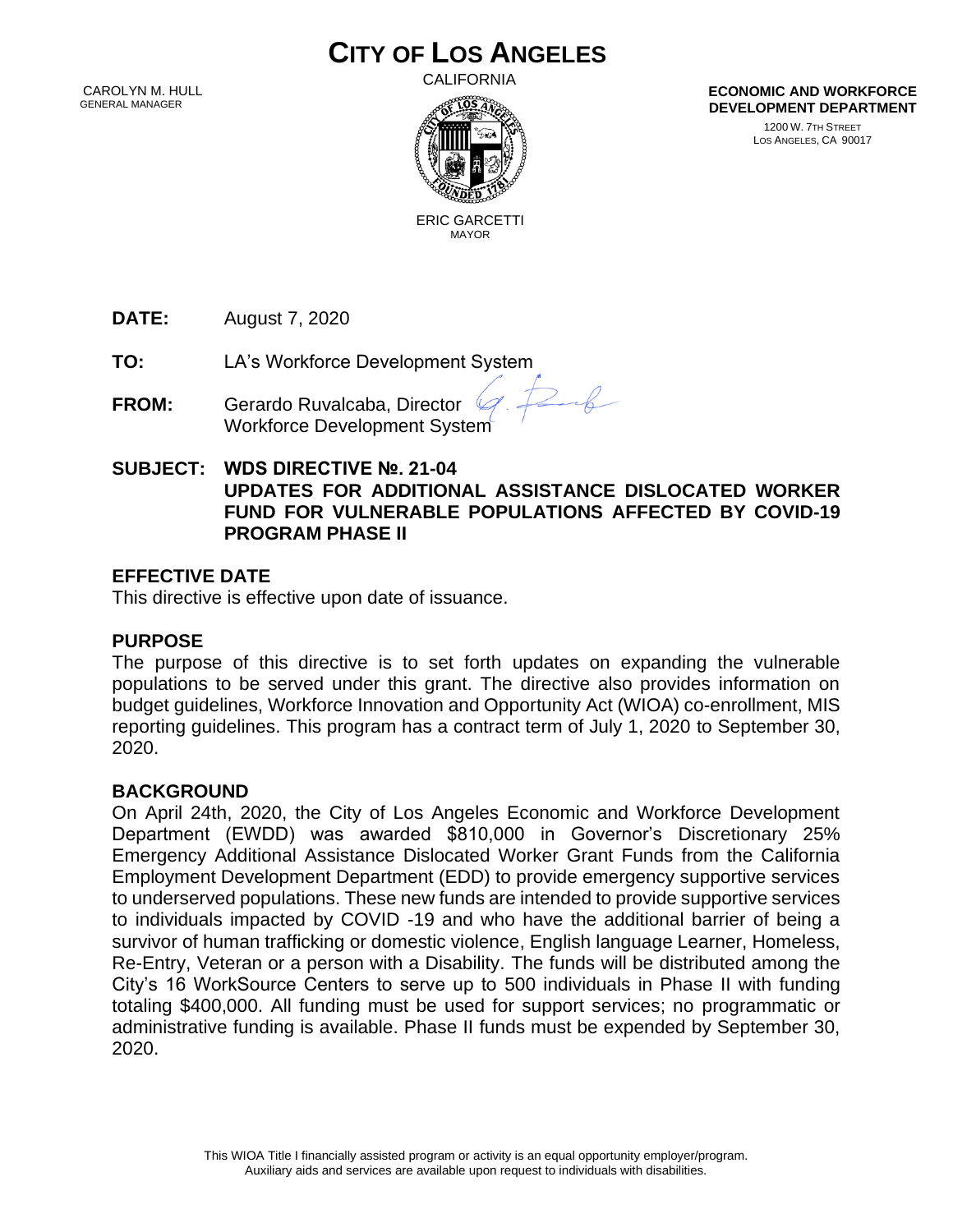All unspent balances from Phase I have been de-obligated, closed out and no longer available.

Performance and funding allocations for Phase II are forthcoming and will be provided shortly.

#### **WIOA CO-ENROLLMENT**

Eligible participants shall be co-enrolled into the Dislocated Worker WIOA program to ensure they obtain a basic career service and all the benefits and services they are eligible to receive, such as skills set enhancement and Career Counseling and Planning and Support Services. If a participant is not eligible as a Dislocated Worker, the participant may be enrolled as an Adult under grant code 2051. Further MIS guidelines included in later sections.

#### **ELIGIBILITY REQUIREMENTS**

Eligible WIOA participants who have one of the following additional barriers to employment may be eligible for this grant:

- 1. Be a survivor of human trafficking or domestic violence
- 2. English Language Learner
- 3. Homeless
- 4. Re-Entry
- 5. Veteran
- 6. Person with Disability

A NEW participant is one who did not receive services in Phase I and shall be co-enrolled into a WIOA program, per WIOA co-enrollment instructions in the prior section.

Phase II participants must also meet the requirements listed in the April 2, 2020, EDD Information Notice WSIN19-39 and must be enrolled into the WIOA program via CalJOBS. Due to the COVID-19 public health emergency, individuals may self-attest their income and the COVID-19 related eligibility criteria listed in the EDD Information Notice.

Eligible individuals must satisfy all of the following:

| <b>WIOA Enrolled</b>               | <b>COVID-19 IMPACT</b>                | <b>LOW INCOME</b>         |
|------------------------------------|---------------------------------------|---------------------------|
| Individuals are enrolled in WIOA   | Individuals meet one of the           | • Individuals have not    |
| Dislocated Worker*                 | following:                            | received wages above      |
|                                    | Laid off due to COVID-19.             | 400% of the federal       |
| * If an individual is not eligible | Experienced a reduction in<br>$\circ$ | poverty level (FPL)       |
| for the Dislocated Worker          | hours and/or pay due to               | for the last six months   |
| program, s/he can be enrolled      | COVID-19.                             | of income.                |
| into the WIOA Title I Adult**      | Unable to work for any of<br>$\circ$  |                           |
| program and provided the tiered    | the following COVID-19                | For additional FPL        |
| supportive services as long as     | related reasons:                      | information, please visit |
| they meet all of the COVID-19      | Subject to quarantine.<br>$\circ$     | the U.S. Department of    |
| related eligibility criteria under | Caregiver for someone<br>$\circ$      | Health & Human            |
| the following COVID-19 Impact      | who is subject to                     | <b>Services Poverty</b>   |
| column.                            | quarantine.                           | Guidelines.               |
|                                    |                                       |                           |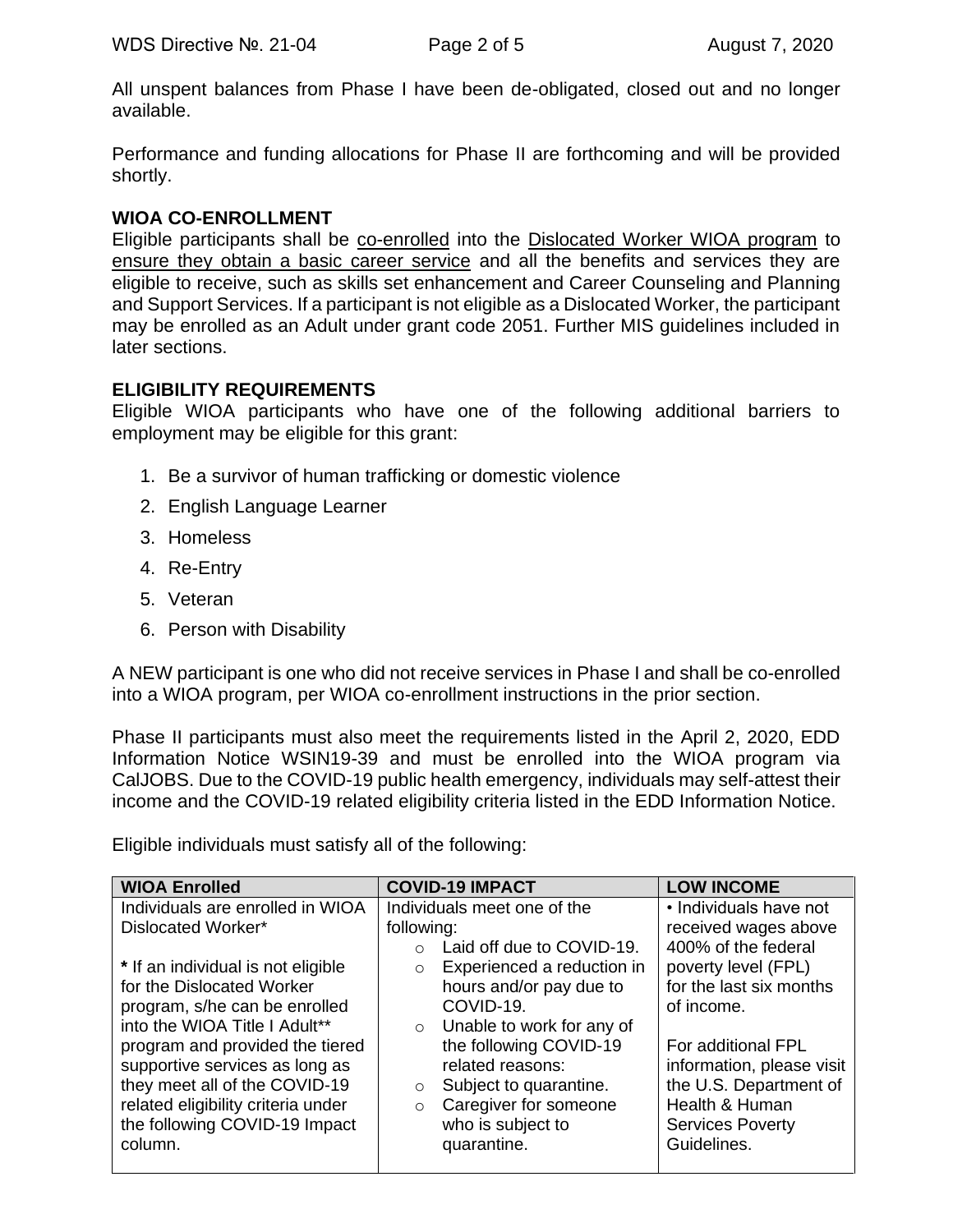# **SUPPORTIVE SERVICE AMOUNT & ALLOWABLE COSTS**

Supportive services under this grant will provide up to \$800 per participant as outlined below and may include, but are not limited to, equipment necessary to telework (e.g., computer, internet service, etc.), housing assistance, utility assistance, childcare assistance, and transportation assistance.

Supportive services may be available in two tiers:

**Tier 1.** Individuals receiving *at least* 50% of their previous wages either from their employer directly, or with Unemployment Insurance (UI) payments, may receive supportive services totaling **\$400**.

**Tier 2.** Individuals who are receiving *less than* 50% of their wages from their employer directly, or with UI payments, may receive supportive services totaling **\$800**.

#### **REQUIRED PROGRAM DOCUMENTS**

WIOA participants identified to be eligible to receive these emergency support services shall complete the attached Underserved COVID-19 Impacted Individuals Self Attestation Form.

#### **TEMPORARY WAIVER OF THE REQUIREMENT FOR A WET SIGNATURE**

In alignment with the stay at home orders, and only if a wet or electronic signature is not possible, contractors may use self-attestation and temporarily waive the requirement for a wet or electronic signature on the required program documents such as applications and self-attestation forms. This temporary allowance will remove barriers and offer individuals easier access to program services. Contractors are to case note that a wet or electronic signature was waived due to COVID-19 Safer At Home Emergency Order.

In place of a wet or electronic signature, the contractors may communicate with the participant via e-mail, text, video conferencing, or phone and attest in writing on behalf of the participant that the eligibility information is true, or that the support service was received by mail, and that all required support documentation is on file. At a later time when an in-person meeting is safely feasible, the contractors should make efforts to secure a wet signature.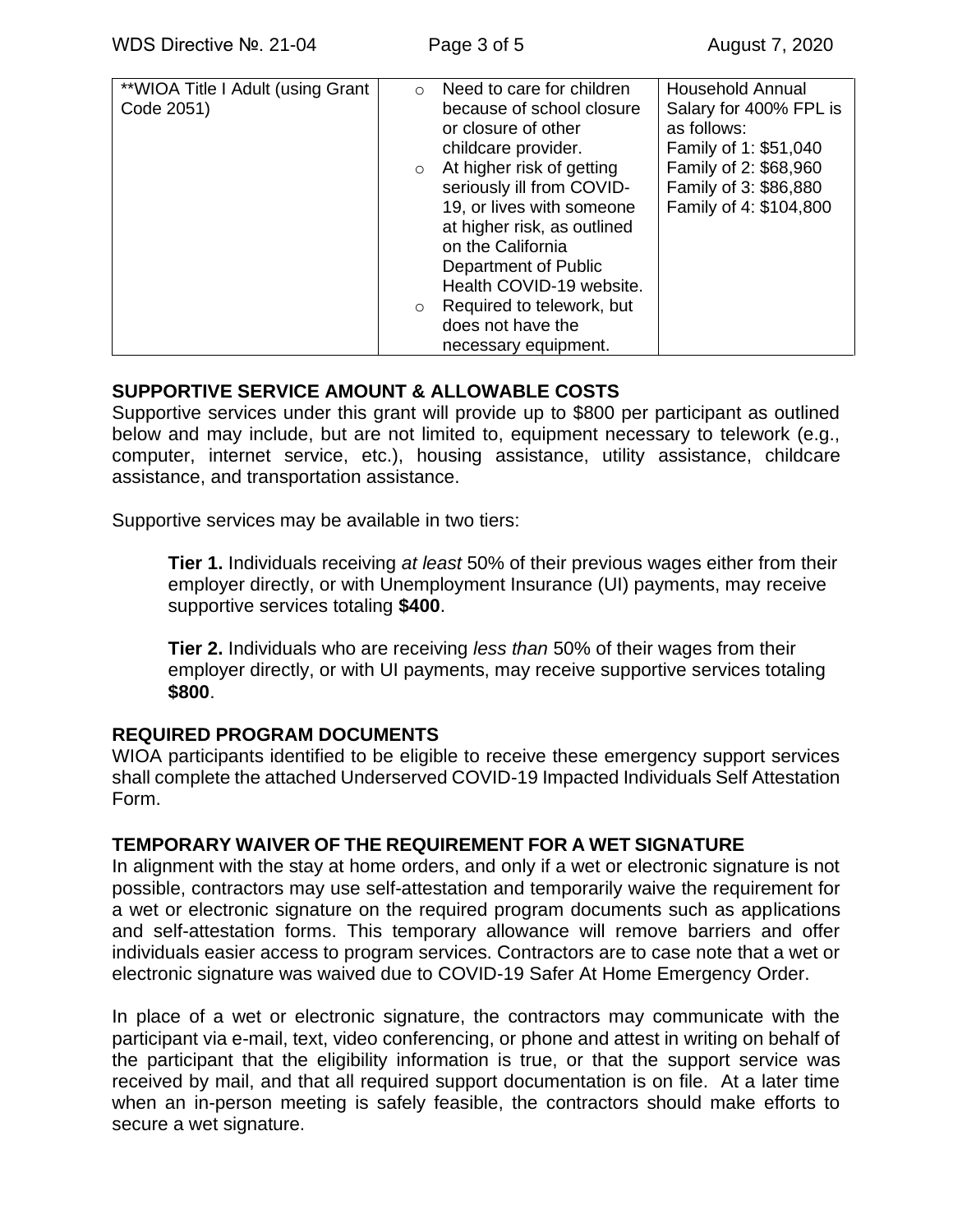For communication via e-mail: The correspondence should include the name of the participant, CalJOBS User ID, the supportive service or financial incentive provided and the amount. Contractors should include a copy of the e-mail exchange in the participant's file. Staff should specify on correspondence: COVID-19; received consent from client on (date); include staff name and signature.

## **CUSTOMER SERVICE AND DATA PROTECTION**

Taking into consideration the needs of survivors of human trafficking and domestic violence, extra measures should be taken to ensure that the customer's information is safeguarded. An alternative address, such as that of the LA:RISE SE or WSC partner agency, may be used to safeguard the wellbeing of the customer. In addition, the security of customer data and its transmission must be considered. The transmission of confidential customer data may be done through encrypted email or cloud services, with the appropriate protections to prevent inappropriate disclosure.

#### **BUDGET GUIDELINES**

Each agency contracted under the Survivors of Human Trafficking and Domestic Violence (HT/DV) program must submit a separate budget with a 100% allocation for Support Services. This set-aside should be itemized under Category #2100, Participant Related Costs (PRC), and should be reflected in the budget/expenditure plan with project date of July 1, 2020 through September 30, 2020.

All other current financial reporting requirements and deadlines will apply.

#### **MIS GUIDELINES**

MIS has provided following instructions on how to report the Survivors of Domestic Violence or Human Trafficking Additional Assistance Grant Code and activities into the CalJOBS system.

Contractors shall co-enroll participants into the CalJOBS system utilizing two grants:

- 1. WIOA Dislocated Worker Grant
- 2. Underserved COVID-19 Impacted Individuals Statewide Dislocated Worker Grant– 1187 or Underserved COVID-19 Impacted Individuals Statewide Adult Grant–2051

Go to the WIOA Program page and click on the "Edit Application" using the pencil icon to access the WIOA application. Go to the "Eligibility Summary" page of the application and make sure the Dislocated Worker Program is selected. Go to "WIOA Grant Eligibility" and select "YES" Statewide Dislocated Worker Eligibility. Scroll to the Grants Section and select "View Available Grants." The Grants will be available; if client is enrolled in the DW program, click Add "1187 – Underserved COVID-19 Impacted Individuals Grants." If client is enrolled in the Adult program, click Add 2051 – Underserved COVID-19 Impacted Individual Grant. Scroll and click "Finish"

From this point on, you will be able to create activities under the– Underserved COVID-19 Impacted Individuals Grants. Go to "Create Activity/Enrollment/Service," and under General Information, click on "Customer Program Group," then select "93 or 96 – Statewide and select the appropriate grant. Scroll down to "Enrollment Information, and click on the "Grant" drop-down to select 1187 if client is enrolled in the DW program or select 2051 if the client is enrolled in the Adult program. – Click on "Select Activity Code."